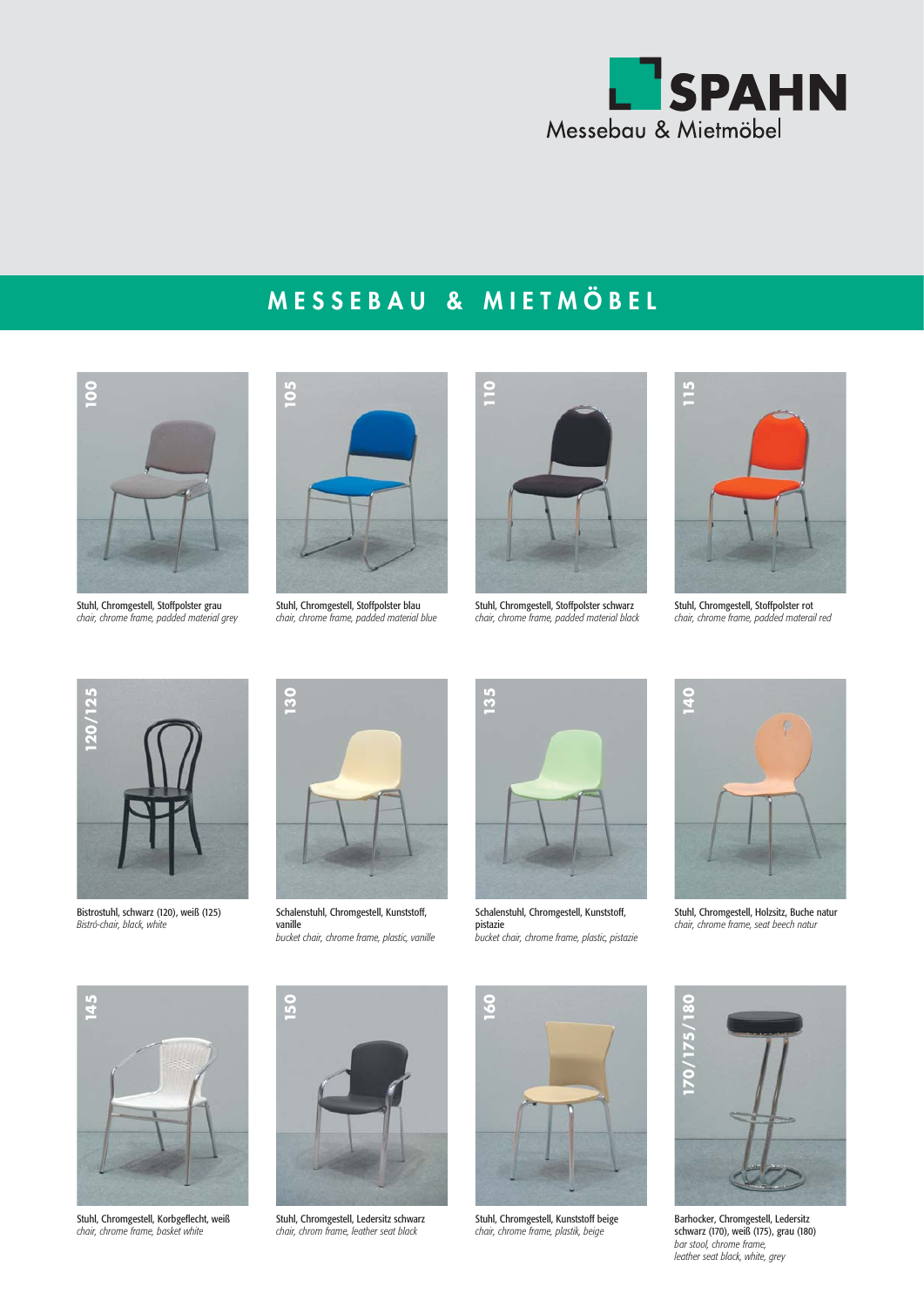

Barhocker, Chromgestell, Sitz Buche natur<br>bar stool, chrome frame, seat beech natur



Barhocker mit Lehne, Chromgestell, Sitz Leder schwarz *bar stool with backrest, chrome frame,* 



Barhocker, Chromgestell, Ledersitz rot<br>bar stool, chrome frame, leather seat red



Stehtisch, Chromgestell, Platte schwarz *stand-up table, chrome frame, black top*



Stehtisch, Chromgestell, Platte Buche *stand-up table, chrome frame, beech top*



Stehtisch, Chromgestell, Platte weiß *stand-up table, chrome frame, white top*



Stehtisch, Chromsäule, Inox-Platte *stand-up table, chrome column, Inox-top*



Stehtisch, Chromsäule, Platte blau *stand-up table, chrome column, blue top*



Stehtisch, Säule 50 x 50, Platte weiß *stand-up table, column 50 x 50, white top*



Tisch, Chromgestell, Platte schwarz *table, chrome frame, black top*



Tisch, Chromgestell, Platte Buche *table, chrome frame, beech top*<br>H: 73 *a* 60



Tisch, Chromsäule, Inox-Platte *table, chrom column, Inox-top*



Tisch, Chromsäule, Platte blau *table, chrom column, blue top*



Tisch, Chromfuß, Platte weiß (315) *table, chrom column, white top* H: 72 ø 60 (310) H: 72  $\cancel{\theta}$  70 (315)<br>H: 72  $\cancel{\theta}$  80 (320)



Tisch, Chromfuß, Platte weiß *table, chrom column, white top*



Tisch, Vierkantrohr, Platte weiß *table, square frame, white top* H: 72 60 x 60 (330)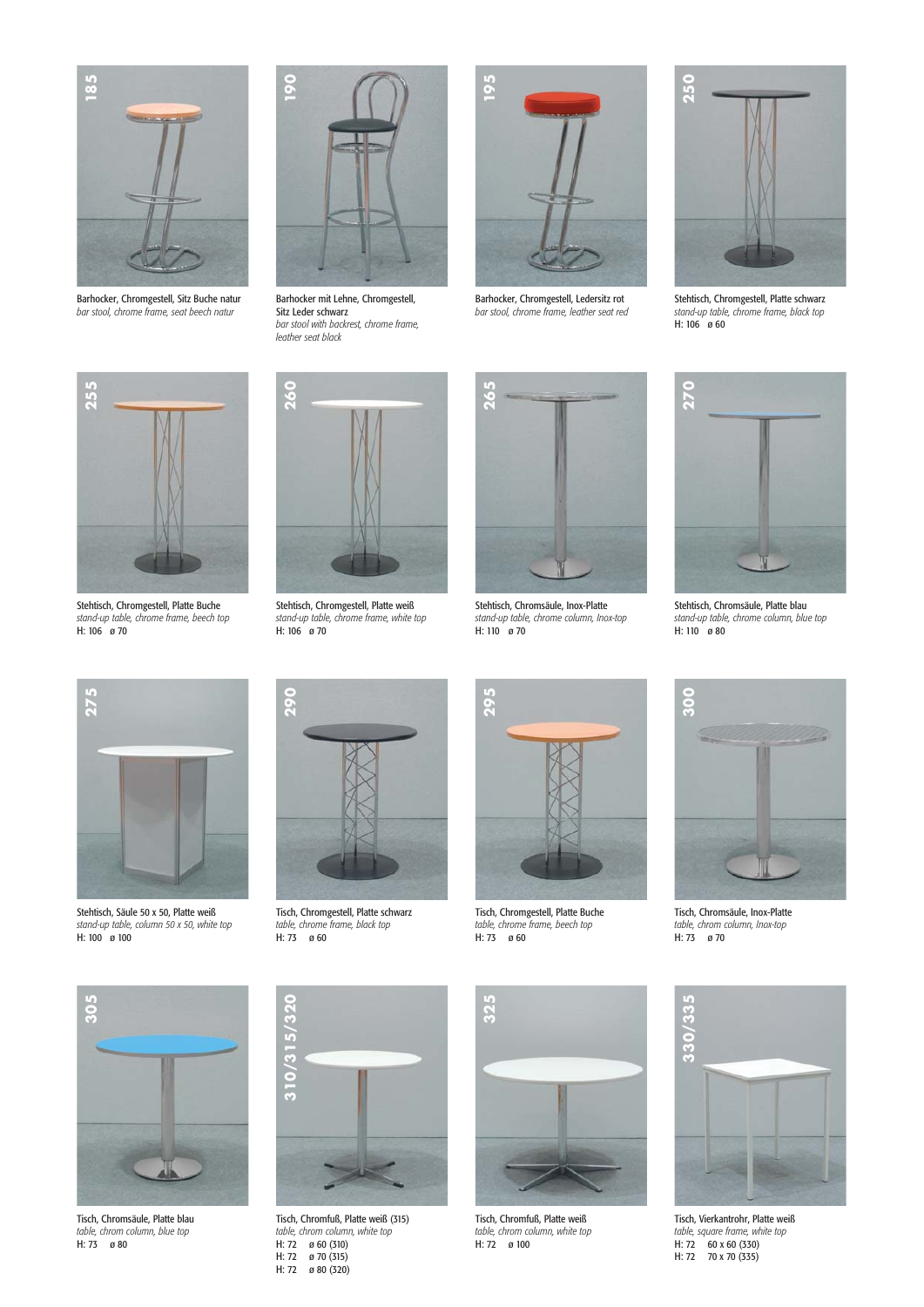

Tisch, Vierkantrohr, Platte weiß *table, square frame, white top* H: 72 90 x 60 (340)<br>H: 72 120 x 60 (345) H: 72 120 x 60 (345)<br>H: 72 140 x 70 (350)



Rollschrank *container on wheels*



Computertisch, weiß, Alu-Profil *computer table, white, alu-profile*



Computertisch, weiß, Alu-Profil *computer table, white, alu-profile*



Säule, weiß, Alu-Profil *column, white, alu-profile* 



Theke "Compu", Lamellen silber metallic, Platte Buchedekor, verschließbar *counter "Compu", front silver metallic beechtop, lockable*



Theke "Pos", Lamellen silber metallic, Platte Buchedekor, verschließbar *counter "Pos", front silver metallic beechtop, lockable*



Sideboard, weiß, Alu-Profil, 1 Einlegeboden, verschließbar *sideboard, white, alu-profile, one shelf, lockable*<br>**B: 90 T: 40 H: 85** 



Ecktheke, weiß, Alu-Profil, *corner counter, white, alu-profile*



Theke, weiß, Alu-Profil, 1 Einlegeboden, verschließbar *counter, white, alu-profile, one shelf, lockable*



Tischvitrine, Alu-Profil, Glasfach H: 25, Unterschrank, 1 Einlegeboden, verschließbar *table showcase, alu-profile, glass cabinet H: 25 lower cabinet, one shelf, lockable*



Bartheke, schwarz, Alu-Profil 1 Einlegeboden, Rückseite offen *bar counter, black, alu-profile, one shelf, backside open*



Vitrine, Alu-Profil, Glasfach H: 113, 2 Glasböden, Beleuchtung, verschließbar *showcase, alu-profile, glass cabinet H: 113, 2 glass-shelves, illumination*



Theke "Dialog", Lamellen silber metallic, Platte Buchedekor, verschließbar *counter, "Dialog" front silver metallic beechtop, lockable*



Bartheke weiß, Alu-Profil, 1 Einlegeboden, verschließbar *bar counter, white, alu-profile, one shelf, lockable*<br>**B**: 100 T: 50 H: 110



Vitrine, Alu-Profil, Glasfach H: 145, 2 Glasböden, Beleuchtung, verschließbar, Unterbau H: 50 *showcase, alu-profile, glass cabinet H: 145 2 glass-shelves, illumination, lockable construction under the glass cabinet H: 50* B: 50 T: 50 H: 180